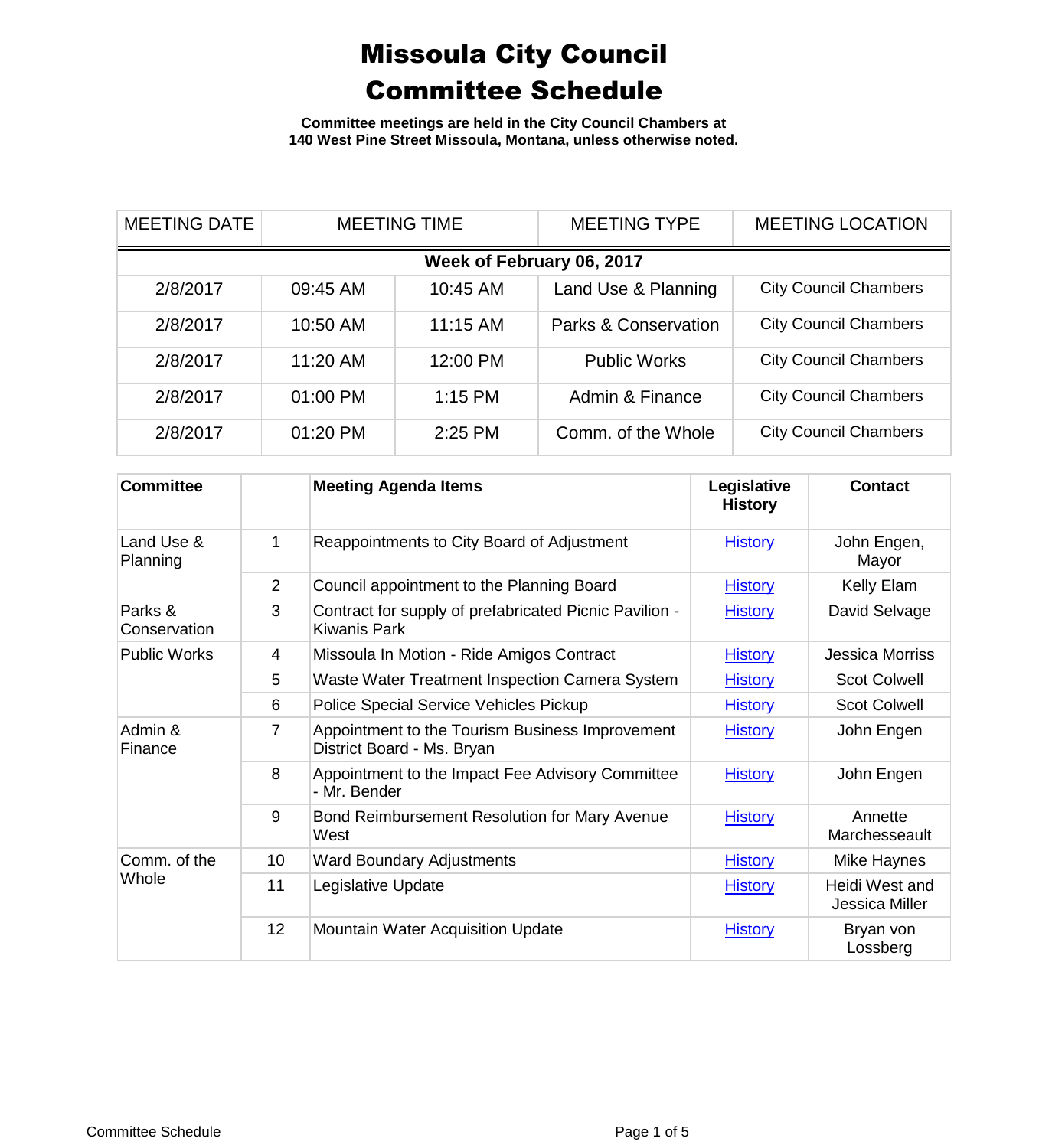**Committee meetings are held in the City Council Chambers at 140 West Pine Street Missoula, Montana, unless otherwise noted.**

*The following items have been referred to City Council committees, but the committees will not discuss them in the coming week:*

| <b>Committee</b>   |                | <b>Held Meeting Agenda Items</b>                                                                                                                                                       | Legislative<br><b>History</b> | <b>Contact</b>                         |
|--------------------|----------------|----------------------------------------------------------------------------------------------------------------------------------------------------------------------------------------|-------------------------------|----------------------------------------|
| Admin &<br>Finance | 1              | Review FY2017 - FY2021 Capital Improvement<br>Plan (Wastewater)                                                                                                                        | <b>History</b>                | Leigh Griffing                         |
|                    | 2              | Create and Fund a Paid Parental Leave Policy for<br>City of Missoula Employees                                                                                                         | <b>History</b>                | Heidi West and<br><b>Emily Bentley</b> |
|                    | 3              | <b>Revised Certified Taxable Values</b>                                                                                                                                                | <b>History</b>                | Dale Bickell                           |
|                    | 4              | Harris Advanced Utility Systems software contract<br>and related purchasing policy variance                                                                                            | <b>History</b>                | Leigh Griffing                         |
| Parks &            | 5              | Urban Forest Management Plan Update                                                                                                                                                    | <b>History</b>                | Chris Boza                             |
| Conservation       | 6              | Council Appointments to the Open Space Advisory<br>Committee                                                                                                                           | <b>History</b>                | Kelly Elam                             |
|                    | $\overline{7}$ | Fort Missoula Regional Park Update                                                                                                                                                     | <b>History</b>                | Neil Miner and<br>Donna Gaukler        |
| Comm. of the       | 8              | Missoula Parking Commission Presentation                                                                                                                                               | <b>History</b>                | <b>Michelle Cares</b>                  |
| Whole              | $9\,$          | Missoula Downtown Master Plan implementation<br>committee update                                                                                                                       | <b>History</b>                | Bryan von Lossberg                     |
|                    | 10             | Missoula Chamber of Commerce Update                                                                                                                                                    | <b>History</b>                | Marilyn Marler                         |
|                    | 11             | Legislative Services assistance to City Council                                                                                                                                        | <b>History</b>                | Marty Rehbein                          |
|                    | 12             | Updates from Council representatives on the Health<br>Board, Community Forum, Transportation Policy<br>Coordinating Committee, other boards and<br>commissions as necessary. (Ongoing) | <b>History</b>                | Marilyn Marler                         |
|                    | 13             | <b>Broadband RFP</b>                                                                                                                                                                   | <b>History</b>                | Bryan von Lossberg                     |
|                    | 14             | Review membership in Alliance for Innovation                                                                                                                                           | <b>History</b>                | Marty Rehbein, City<br><b>Clerk</b>    |
|                    | 15             | <b>Hotel Fox Update Presentation</b>                                                                                                                                                   | <b>History</b>                | Chris Behan                            |
|                    | 16             | Joint meeting with the Board of County<br><b>Commissioners regarding Missoula County</b><br>Fairgrounds planning activities and development                                            | <b>History</b>                | John DiBari &<br><b>Marilyn Marler</b> |
|                    | 17             | Water acquisition financing discussion                                                                                                                                                 | <b>History</b>                | Dale Bickell                           |
|                    | 18             | Resolution approving municipal acquisition of the<br>water system                                                                                                                      | <b>History</b>                | Dale Bickell                           |
|                    | 19             | Missoula Economic Partnership Update                                                                                                                                                   | <b>History</b>                | <b>Marilyn Marler</b>                  |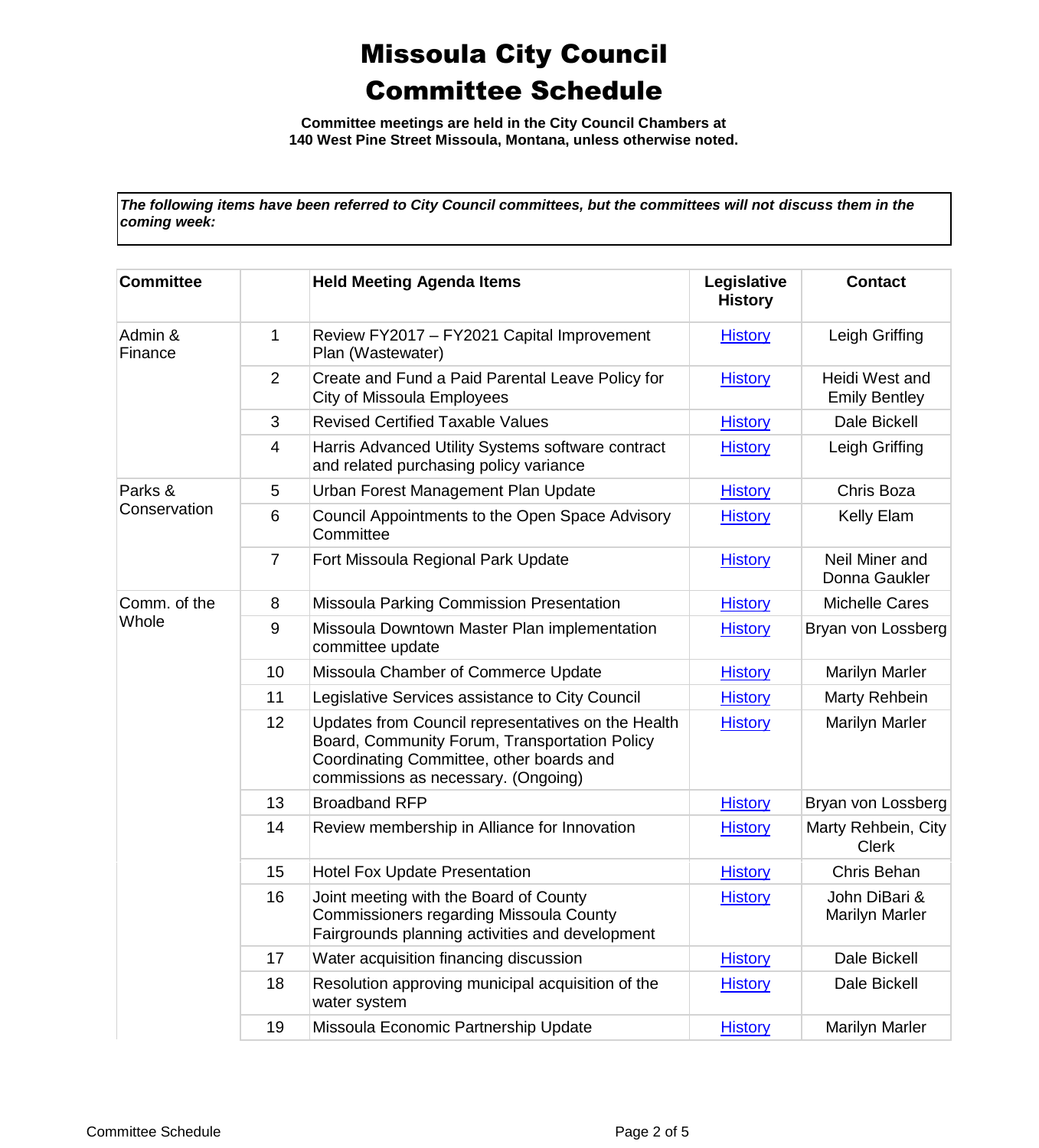**Committee meetings are held in the City Council Chambers at 140 West Pine Street Missoula, Montana, unless otherwise noted.**

|                         | 20 | Legislative tracking for the 2017 session                                                                                                                                                    | <b>History</b> | Jessica Miller                                                                         |
|-------------------------|----|----------------------------------------------------------------------------------------------------------------------------------------------------------------------------------------------|----------------|----------------------------------------------------------------------------------------|
| Land Use &<br>Planning  | 21 | Architectural Design Standards/Guidelines                                                                                                                                                    | <b>History</b> | Laval Means,<br>Development<br><b>Services</b>                                         |
|                         | 22 | <b>MOR Housing Report</b>                                                                                                                                                                    | <b>History</b> | <b>Emily Bentley</b>                                                                   |
|                         | 23 | Presentation on Missoula Mercantile Building/New<br><b>Mixed-Use Project</b>                                                                                                                 | <b>History</b> | <b>Emily Bentley</b>                                                                   |
|                         | 24 | MCPB update to the LUP committee                                                                                                                                                             | <b>History</b> | John DiBari                                                                            |
|                         | 25 | Planning Division Work Plan                                                                                                                                                                  | <b>History</b> | Laval Means,<br><b>Planning Division</b><br>Manager,<br>Development<br><b>Services</b> |
|                         | 26 | Development Services LU&P Related Boards                                                                                                                                                     | <b>History</b> | <b>Michelle Cares</b>                                                                  |
|                         | 27 | Brooks Street Community Visioning with New<br><b>Mobility West</b>                                                                                                                           | <b>History</b> | John DiBari and<br><b>Emily Bentley</b>                                                |
|                         | 28 | Annexation, (see separate list at City Clerk's Office<br>for pending annexations) (Ongoing in committee)                                                                                     | <b>History</b> | Marty Rehbein                                                                          |
|                         | 29 | Adopt broadband standards for the City of Missoula                                                                                                                                           | <b>History</b> | Brian von Lossberg                                                                     |
|                         | 30 | Adopt new floodplain ordinance                                                                                                                                                               | <b>History</b> | <b>Wade Humphries</b>                                                                  |
|                         | 31 | Fox Triangle - Land Use and Development<br><b>Requirements Agreement</b>                                                                                                                     | <b>History</b> | Mary McCrea,<br>Development<br><b>Services</b>                                         |
|                         | 32 | Petition No. 9787 - Resolution to Annex Tract A,<br>Certificate of Survey 6082 and infrastructure rebate<br>program for Costco Wholesale for off-site<br>construction of Mary Jane Boulevard | <b>History</b> | Drew Larson                                                                            |
|                         | 33 | Petition No. 9787 - Resolution to Annex Tract A,<br>Certificate of Survey 6082 and infrastructure rebate<br>program for Costco Wholesale for off-site<br>construction of Mary Jane Boulevard | <b>History</b> | Drew Larson                                                                            |
| Pub. Safety &<br>Health | 34 | <b>Amend City Smoking Ordinance</b>                                                                                                                                                          | <b>History</b> | <b>Health Department</b>                                                               |
|                         | 35 | Fire Department update.                                                                                                                                                                      | <b>History</b> | Jason Diehl                                                                            |
|                         | 36 | Health Department update.                                                                                                                                                                    | <b>History</b> | Ellen Leahy                                                                            |
|                         | 37 | Missoula City/County Animal Control Update                                                                                                                                                   | <b>History</b> | Jeff Darrah                                                                            |
|                         | 38 | Fire Department update.                                                                                                                                                                      | <b>History</b> | Jason Diehl                                                                            |
|                         | 39 | Safety aspects of management of the urban deer<br>population in the city of Missoula.                                                                                                        | <b>History</b> | Jon Wilkins                                                                            |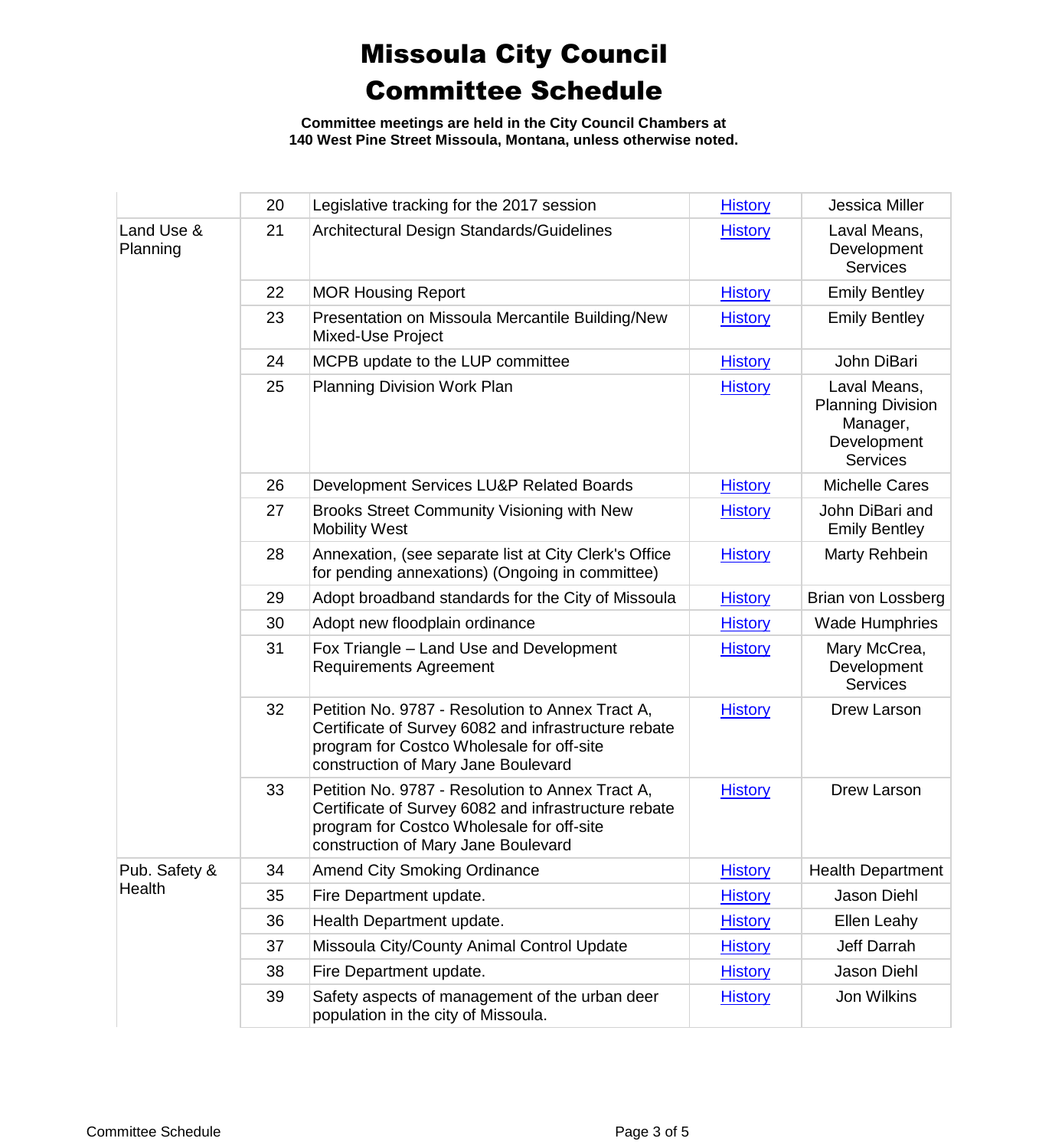**Committee meetings are held in the City Council Chambers at 140 West Pine Street Missoula, Montana, unless otherwise noted.**

|                     | 40 | Crime Victim Advocate Office Update                                                                                                                                 | <b>History</b> | Jon Wilkins                                                            |
|---------------------|----|---------------------------------------------------------------------------------------------------------------------------------------------------------------------|----------------|------------------------------------------------------------------------|
|                     | 41 | Police Department update.                                                                                                                                           | <b>History</b> | Mike Brady                                                             |
|                     | 42 | Missoula Aging Services, Initiatives and Services<br>Update - Susan Kohler                                                                                          | <b>History</b> | Jon Wilkins                                                            |
| <b>Public Works</b> | 43 | Ordinance Creating the Water Utility, Adopting Rules<br>and Regulations and Adopting the Current Mountain<br><b>Water Fee Structure</b>                             | <b>History</b> | John Wilson,<br>Director of Public<br>Works                            |
|                     | 44 | <b>Federal and State Stormwater Regulations</b>                                                                                                                     | <b>History</b> | John Wilson                                                            |
|                     | 45 | Update to Ordinance 12.22 Parking Facility<br>Maintenance                                                                                                           | <b>History</b> | Doug Harby                                                             |
|                     | 46 | Possible Transportation Impact Fees from School<br>Projects                                                                                                         | <b>History</b> | <b>Marilyn Marler</b>                                                  |
|                     | 47 | Discuss Missoula County Local Option Fuel Tax                                                                                                                       | <b>History</b> | Jessica Morris,<br>AICP,<br>Transportation<br><b>Planning Manager</b>  |
|                     | 48 | Update Parking Facility ordinance relating to the<br><b>Americans With Disabilities Act.</b>                                                                        | <b>History</b> | <b>Michelle Cares</b>                                                  |
|                     | 49 | Joint Trenching Agreement between utilities and City<br>of Missoula                                                                                                 | <b>History</b> | Bryan von Lossberg                                                     |
|                     | 50 | Sidewalk dining discussion Thomas Meagher Bar<br>located at 130 West Pine (The request for an<br>encroachment permit was tabled in committee:<br>December 16, 2015) | <b>History</b> | <b>Marilyn Marler</b>                                                  |
|                     | 51 | <b>Traffic Control Devices Including Marked Crosswalks</b><br><b>Administrative Rule</b>                                                                            | <b>History</b> | Jordan Hess                                                            |
|                     | 52 | City Hall Heating Venting and Air Conditioning<br>(HVAC) Upgrade Commissioning Service                                                                              | <b>History</b> | Matt Lawson                                                            |
|                     | 53 | Metropolitan Planning Organization Presentation on<br>Activate Missoula 2045 - 2016 Long Range<br>Transportation Plan (LRTP)                                        | <b>History</b> | Jessica Morriss,<br>AICP,<br>Transportation<br><b>Planning Manager</b> |
|                     | 54 | Biosolids and Green Waste Management Project<br>Professional Services Agreement Amendment No. 2                                                                     | <b>History</b> | John Wilson, Public<br><b>Works Director</b>                           |
|                     | 55 | Presentation on Missoula Bicycle Facilities Master<br>Plan                                                                                                          | <b>History</b> | <b>Jessica Morriss</b>                                                 |